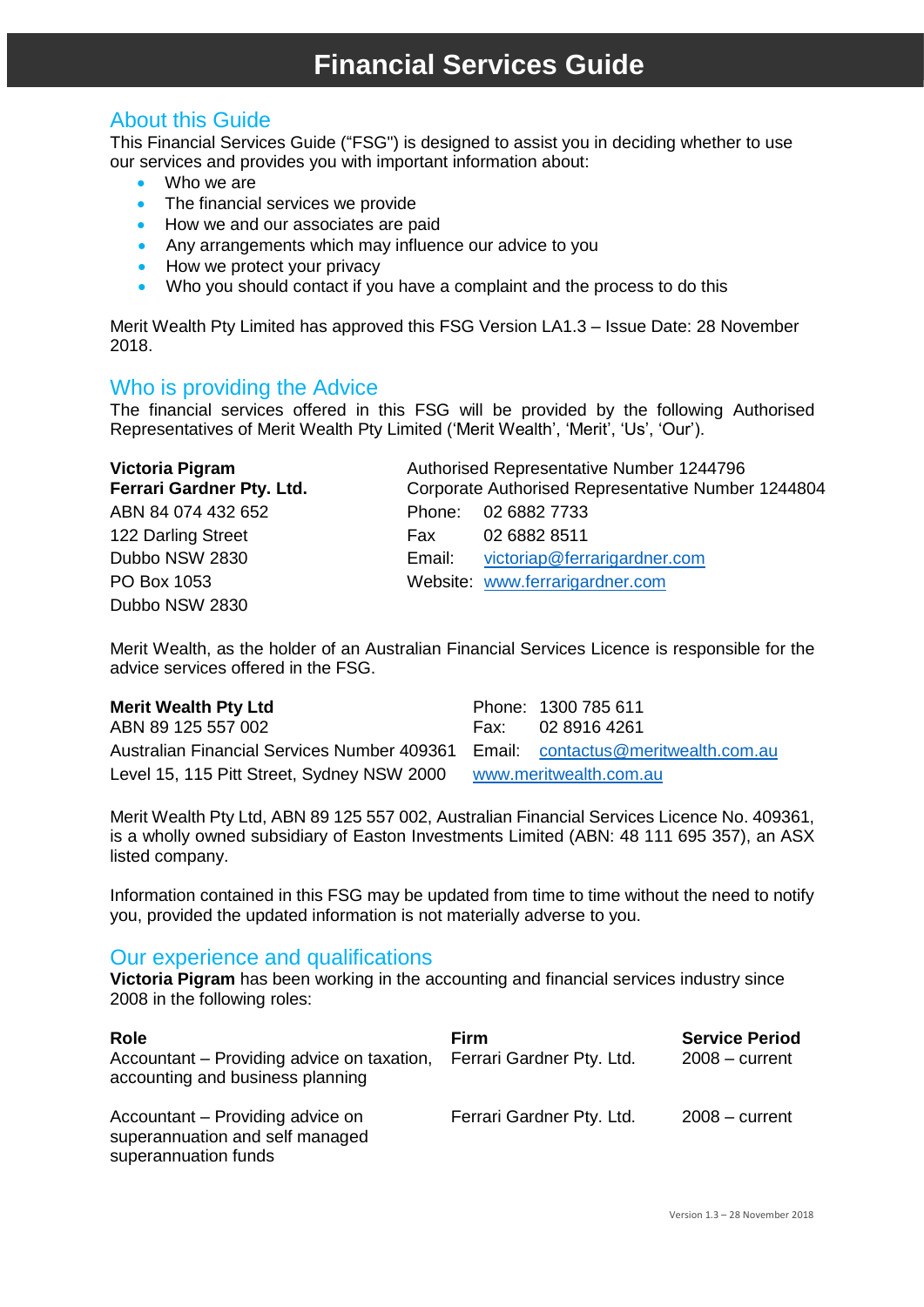Bachelor of Business (Accounting/Economics) Charles Sturt University 2010

# Financial Services that we provide

What financial services am I authorised to advise you on? We only advise you after considering your individual objectives, financial situation and needs.

We only provide you with financial advice limited to the following:

- Superannuation, including Self Managed Superannuation Funds (SMSF)
- Basic Deposit Products

We are not authorised by Merit Wealth to provide you with advice on any other matters, financial services or any other financial product.

#### Other services

Services outside of the above specific areas of financial advice are not provided under Merit Wealth's Australian Financial Services Licence and Merit Wealth does not train, support or supervise the provision of these other services and has no responsibility in relation to those services.

Examples of the services which Merit Wealth is not responsible if provided by us include:

- Borrowing/lending advice and services (including within a SMSF)
- Taxation services, such as completion of tax returns
- Accounting and audit services
- Administration and compliance of Self-Managed Superannuation Funds
- General insurance services (for example, car insurance)
- Real estate and direct property advice
- Legal services.

# Information you will receive

You will be provided with various documents that explain how our recommendations will work towards achieving your goals, the fee and potential conflicts that may exist that could influence the advice provided. These documents are designed to help you make informed decisions about our recommendations.

#### Statement of Advice

When we provide you with initial personal financial product advice you will receive a written Statement of Advice (SOA) that confirms the discussions you have had with us, the recommendations we are making and the basis for those recommendations. We will also record any further advice we provide to you as a 'record of further advice' and we retain these documents for seven years. You may request a copy of this advice or subsequent records of advice at any time.

#### Product Disclosure Statements

When a financial product is recommended to you, you will be provided with a Product Disclosure Statement (PDS) or other disclosure document issued by the product provider. These documents contain information about the risks, benefits, features and fees payable for the product.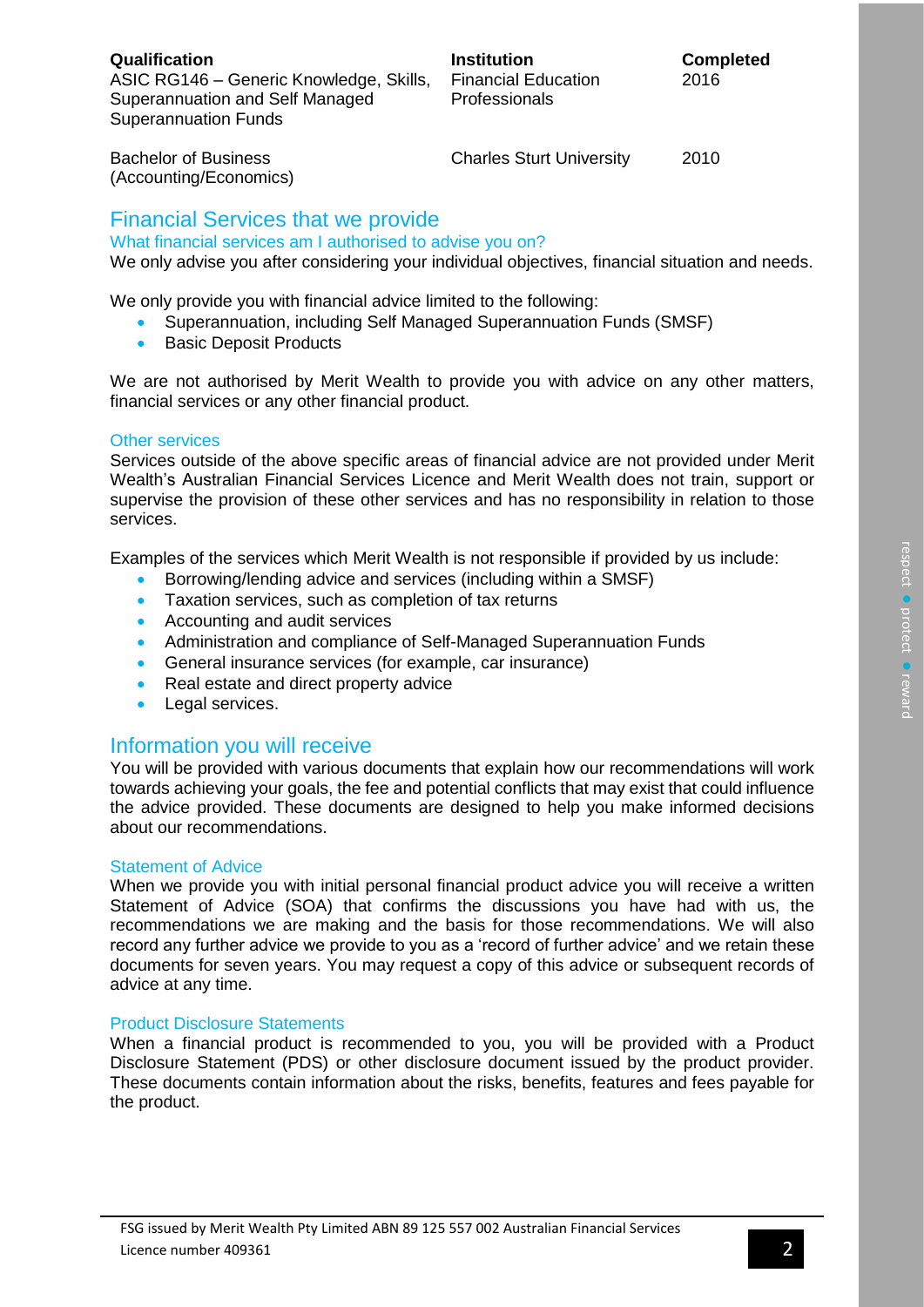#### How are we paid for our services Fees for advice

We may charge you fees for the preparation, presentation and implementation of our advice. These fees will be based on your individual circumstances, the complexity involved in your situation and the time it takes to prepare personal financial advice for you.

We will discuss these fees with you and gain your agreement before we provide you with advice. These fees will also be documented in your Statement of Advice.

#### Payment methods

In most instances you will be able to select the method of payment. Our fees are invoiced to you directly, all fees relating to the financial advice provided to you are payable to Merit Wealth and Merit Wealth then passes up to 100% of these fees onto us.

#### Other Benefits

We may accept alternative forms of remuneration from product or service providers, such as hospitality or support connected with our professional development (e.g. training or sponsorship to attend conferences) up to a specified amount. We maintain a register detailing any benefit that we receive up to this specified amount. A copy of the register is available on request.

In the event that our advice results in you requesting that we assist you with ongoing requirements, we may charge additional fees each year to perform this work.

Any benefits that we receive that are relevant to your consideration of our advice to you will be disclosed in the Statement of Advice.

#### Does your adviser have any associations or relationships?

Victoria Pigram operates within Ferrari Gardner Pty Ltd which provides SMSF accounting services, including the establishment and administration of SMSFs and may therefore benefit from you using their services.

# Referral Fees

If a client is referred to us we may pay the referrer a fee. We may also provide the referrer with thank you gifts such as branded promotional items, hampers, gift vouchers etc. We will record the details of any referral fees in the Statement of Advice we prepare for you. If we refer a client to another service provider they may pay us a referrer fee.

A fee may vary according to the referrer, the referee, the client and financial advice and products involved. The fee may be a percentage of fees or a flat fee. The fee may be paid upfront when a financial service or product is provided or periodically as ongoing fees.

# Other payments received by Merit Wealth and associates

Merit Wealth, its associated entities and other authorised representatives of the Merit Wealth Australian Financial Services Licence, may receive other forms of fees, commissions and payments, one-off and ongoing, from financial product providers or other parties. None of these amounts are on-paid to us.

#### **Privacy**

We maintain a record of your personal information that includes details of your objectives, financial situation and needs. We also maintain copies of any recommendations that we have made to you. The Merit Wealth Privacy Policy details how we collect, use and protect your personal information.

Please ask us if you would like a copy of the Merit Wealth Privacy Policy or you can view a copy on the Merit Wealth website. If you would like to view your file at any time, please ask us and we will arrange for you to do so.